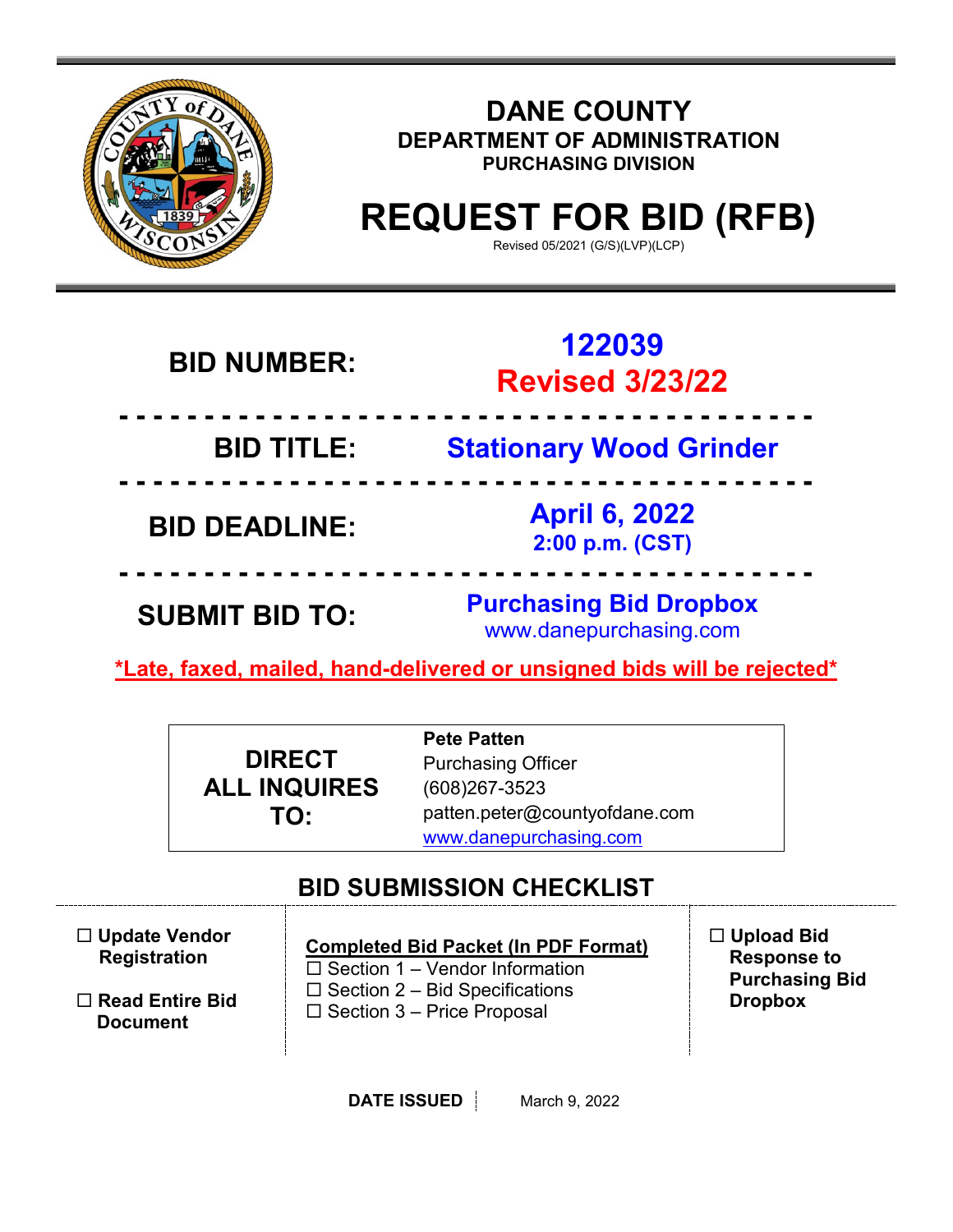### **VENDOR INFORMATION**

#### **VENDOR NAME:**

| Vendor Information (address below will be used to confirm Local Vendor Preference) |                  |  |  |  |
|------------------------------------------------------------------------------------|------------------|--|--|--|
| <b>Address</b>                                                                     |                  |  |  |  |
| <b>City</b>                                                                        | County           |  |  |  |
| <b>State</b>                                                                       | $Zip+4$          |  |  |  |
| <b>Vendor Rep. Name</b>                                                            | <b>Telephone</b> |  |  |  |
| <b>Title</b>                                                                       |                  |  |  |  |
| <b>Email</b>                                                                       |                  |  |  |  |
| Dane County Vendor #                                                               |                  |  |  |  |

**Local Vendor Preference** *(Reference General Guidelines #1.6)* □ Locally Based & Owned Vendor **Locally Operated Vendor □ Non-Locally Operated Vendor No Local Vendor Preference No Preference**

|              | <b>Local Content Vendor Preference</b> |
|--------------|----------------------------------------|
|              | (Reference General Guidelines #1.7)    |
| ⊔            | <b>Dane County-Made</b>                |
| Ħ            | <b>Regionally-Made</b>                 |
| $\mathbf{L}$ | <b>Wisconsin-Made</b>                  |
| $\mathbf{L}$ | <b>No Preference</b>                   |

#### **Cooperative Purchasing** *(Reference General Guidelines #1.8)*

 $\Box$  I agree to furnish the commodities or services of this bid to municipalities and state agencies.  $\Box$  I do not agree to furnish the commodities or services of this bid to municipalities and state agencies.

#### **Fair Labor Practice Certification** *(Reference General Guidelines #1.9)*

 Vendor has not been found by the National Labor Relations Board ("NLRB") or the Wisconsin Employment Relations Commission ("WERC") to have violated any statute or regulation regarding labor standards or relations in the seven years prior to the date this bid submission is signed.

 $\Box$  Vendor has been found by the National Labor Relations Board ("NLRB") or the Wisconsin Employment Relations Commission ("WERC") to have violated any statute or regulation regarding labor standards or relations in the seven years prior to the date this bid submission is signed.

| Addenda – we hereby acknowledge receipt, review and use of the following addenda, if applicable. |                    |                    |             |
|--------------------------------------------------------------------------------------------------|--------------------|--------------------|-------------|
| $\Box$ Addendum #1 $\Box$ Addendum #2                                                            | $\Box$ Addendum #3 | $\Box$ Addendum #4 | $\Box$ None |

#### **Signature Affidavit**

In signing this bid, we certify that we have not, either directly or indirectly, entered into any agreement or participated in any collusion or otherwise taken any action in restraint of free competition; that no attempt has been made to induce any other person or firm to submit or not to submit a bid; that this bid has been independently arrived at without collusion with any other bidder, competitor or potential competitor; that this bid has not been knowingly disclosed prior to the opening of bids to any other bidder or competitor; that the above statement is accurate under penalty of perjury.

The undersigned, submitting this bid, hereby agrees with all the terms, conditions, and specifications required by the County in this Request for Bid, and declares that the attached bid and pricing are in conformity therewith.

**Signature:** \_\_\_\_\_\_\_\_\_\_\_\_\_\_\_\_\_\_\_\_\_\_\_\_\_\_\_\_\_ **Title:** \_\_\_\_\_\_\_\_\_\_\_\_\_\_\_\_\_\_\_\_\_

**Printed Name:** \_\_\_\_\_\_\_\_\_\_\_\_\_\_\_\_\_\_\_\_\_\_\_\_\_\_ **Date:** \_\_\_\_\_\_\_\_\_\_\_\_\_\_\_\_\_\_\_\_\_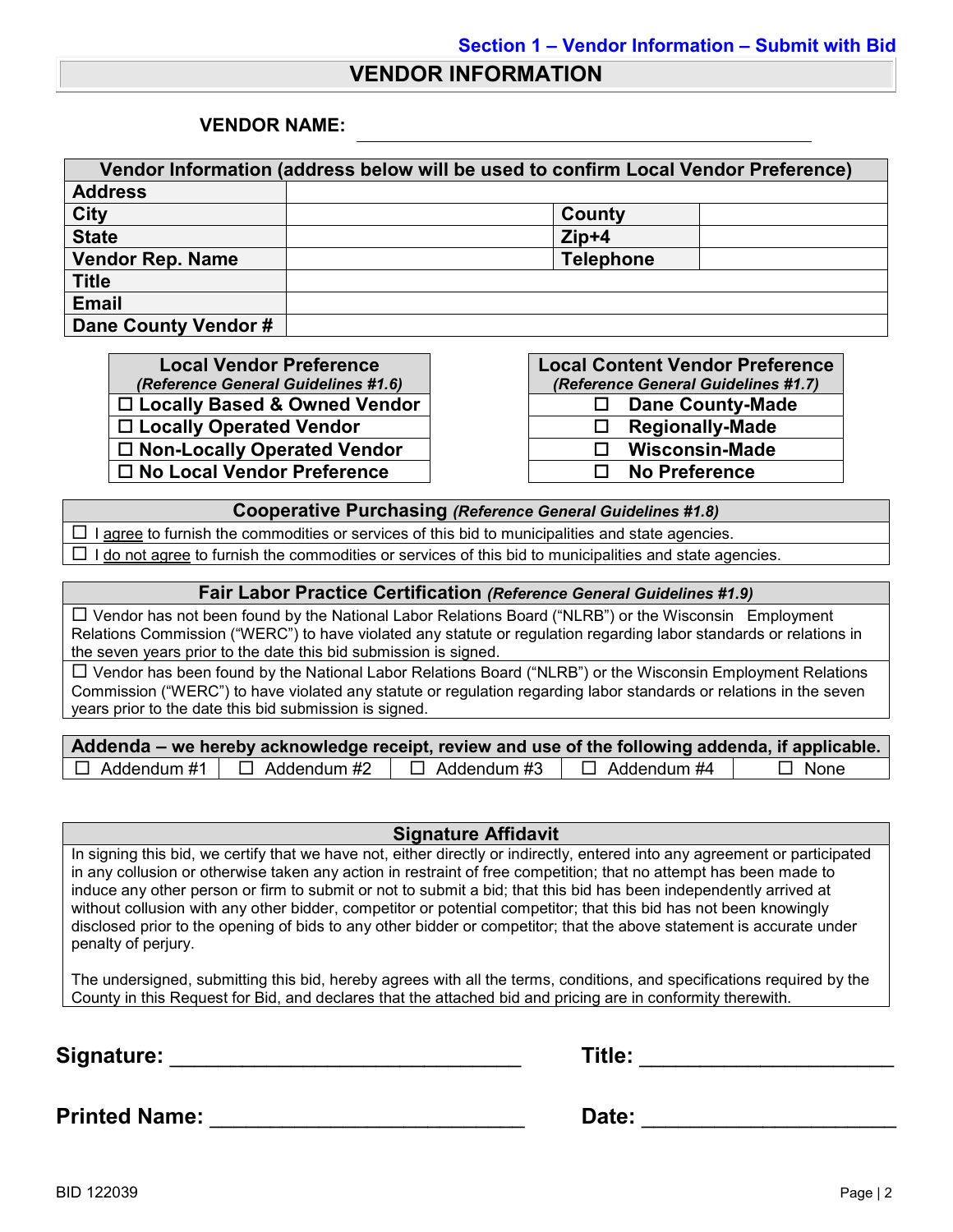### **BID AND SPECIFICATION OVERVIEW**

Dane County as represented by the Purchasing Division will accept bids for the purchase of specified item(s) as described within this document.

**Specification Compliance:** Bidder shall complete every space in the area provided with either a check mark to indicate the item being bid is exactly as specified **(Yes),** or deviates from bid specification **(No).** Any deviation from the minimum specifications stated herein must be identified in detail in the Specifications Deviations section of the bid and must include a description of how the proposed item(s) differ from the bid requirements, along with detailed justification for such deviation. Bidder shall include photos and schematics as necessary, for complete clarification.

The specifications below describe an acceptable product. Minor variations in specification may be accepted if, in the opinion of County staff, they do not adversely affect the quality, maintenance or performance of the item(s). Dane County reserves the right to accept or reject any and all bids, to waive informalities and to choose the bid that best meets the specifications and needs of the County.

**Trade-In Equipment:** Contact Robert Regan at 608-516-3159 to arrange for an inspection of the available trade-in equipment noted below.

| <b>Manufacturer</b>                                                                                                                                        | <b>Model</b>       | Serial # | <b>Approx. Hours</b> |  |  |
|------------------------------------------------------------------------------------------------------------------------------------------------------------|--------------------|----------|----------------------|--|--|
| Rotochopper                                                                                                                                                | EC366<br>2015-2815 |          |                      |  |  |
| NOTE: This equipment does not include the standalone stacking discharge conveyor.<br>Existing discharge conveyor to remain in place for use with new unit. |                    |          |                      |  |  |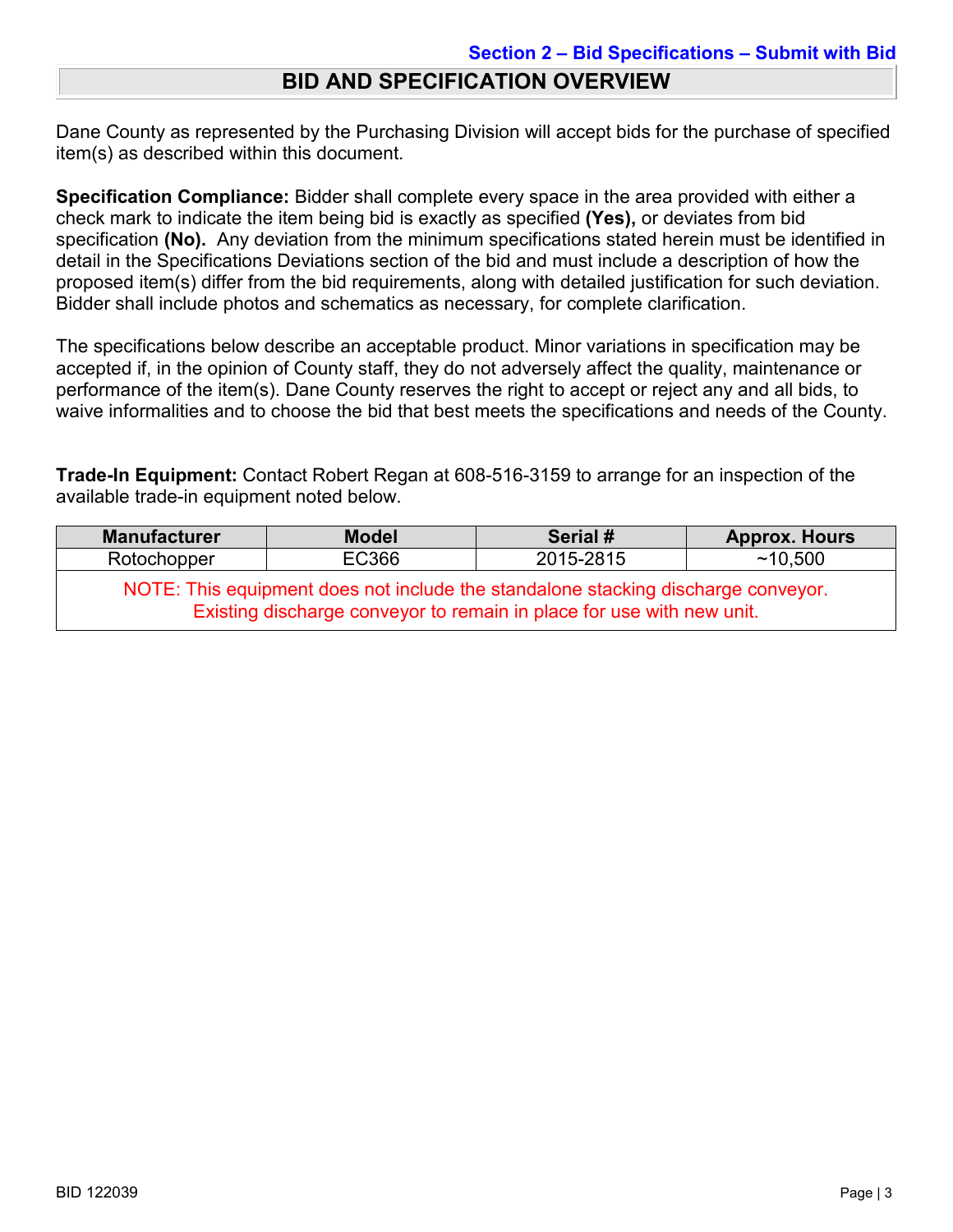# **BID SPECIFICATIONS Stationary Wood Grinder**

| #                       | <b>Description</b>                                                                                                                                             |                        |                 |
|-------------------------|----------------------------------------------------------------------------------------------------------------------------------------------------------------|------------------------|-----------------|
| 1                       | <b>Stationary Wood Grinder</b>                                                                                                                                 | <b>Spec Compliance</b> |                 |
| $\overline{2}$          | 350 HP premium efficiency TEFC electric motor with automatic load regulation,<br>motor control center, solid state soft start                                  | $\Box$ YES             | $\square$ NO    |
| 3                       | 50 HP hydraulic system to operate infeed conveyor, powerfeed drum, and other<br>systems                                                                        | $\Box$ YES             | $\square$ NO    |
| $\overline{\mathbf{4}}$ | 3-Phase, 480 volt, 60 Hz                                                                                                                                       | $\Box$ YES             | $\square$ NO    |
| 5                       | 66-inch wide steel slat infeed conveyor with radial piston drive                                                                                               | $\Box$ YES             | $\square$ NO    |
| 6                       | High torque powerfeed with "V" cleats and dual hydraulic drives (32" D x 66" W)                                                                                | $\Box$ YES             | $\square$ NO    |
| $\overline{7}$          | Hydraulic powerfeed shock kit                                                                                                                                  | $\Box$ YES             | $\square$ NO    |
| 8                       | Gap-less infeed transition and slab ramp adjustable shear plane                                                                                                | $\Box$ YES             | $\square$ NO    |
| 9                       | Down-cut mill designed for precise particle size and texture control                                                                                           | $\Box$ YES             | $\square$ NO    |
| 10                      | Indexable rotor with 24 single-bolt tooth mounts                                                                                                               | $\Box$ YES             | $\square$ NO    |
| 11                      | Monitoring system                                                                                                                                              | $\Box$ YES             | $\square$ NO    |
| 12                      | Easy change (1 man) hydraulic screen installation system with shear pin<br>protection                                                                          | $\Box$ YES             | $\square$ NO    |
| 13                      | Grinding chamber water injection dust control system                                                                                                           | $\Box$ YES             | $\square$ NO    |
| 44                      | Straight in-line truck loading conveyor with magnetic head pulley (48" W)                                                                                      | <b>E</b> +4ES          | <b>OA-</b>      |
| 15                      | 3" Forestry and 1-1/2 baffled square hole screens                                                                                                              | $\Box$ YES             | $\square$ NO    |
| 16                      | Hardfaced 3 tab, single bolt teeth                                                                                                                             | $\Box$ YES             | $\square$ NO    |
| 17                      | Infeed dust hood                                                                                                                                               | $\Box$ YES             | $\square$ NO    |
| 18                      | Wireless remote control system                                                                                                                                 | $\Box$ YES             | $\square$ NO    |
| 49                      | Cross-belt magnetic conveyor                                                                                                                                   | <b>O</b> -YES          | <del>84 D</del> |
| 20                      | Grinder sub-frame lift kit (12" H)                                                                                                                             | $\Box$ YES             | $\square$ NO    |
| 21                      | <b>Cold Weather Package</b>                                                                                                                                    | $\Box$ YES             | $\square$ NO    |
| 22                      | Remotely mounted stand alone control box                                                                                                                       | $\Box$ YES             | $\square$ NO    |
| 23                      | Infeed Belt Height - 65.5 inches                                                                                                                               | $\Box$ YES             | $\square$ NO    |
| 24                      | Rotor Discharge Height - 37.75 inches                                                                                                                          | $\Box$ YES             | $\square$ NO    |
| 25                      | <b>Standard Factory Machine Warranty</b>                                                                                                                       | $\Box$ YES             | $\square$ NO    |
| 26                      | Installation, Commissioning, and Training                                                                                                                      | $\square$ YES          | $\square$ NO    |
| 27                      | Delivery to Dane County Waste and Renewables<br>7102 US Highway 12 & 18<br>Madison, WI 53718                                                                   | $\Box$ YES             | $\square$ NO    |
| 28                      | Removal of the existing Stationary Wood Grinder. New unit will replace the<br>existing unit and should be set up identical to the current placement and setup. | $\Box$ YES             | $\square$ NO    |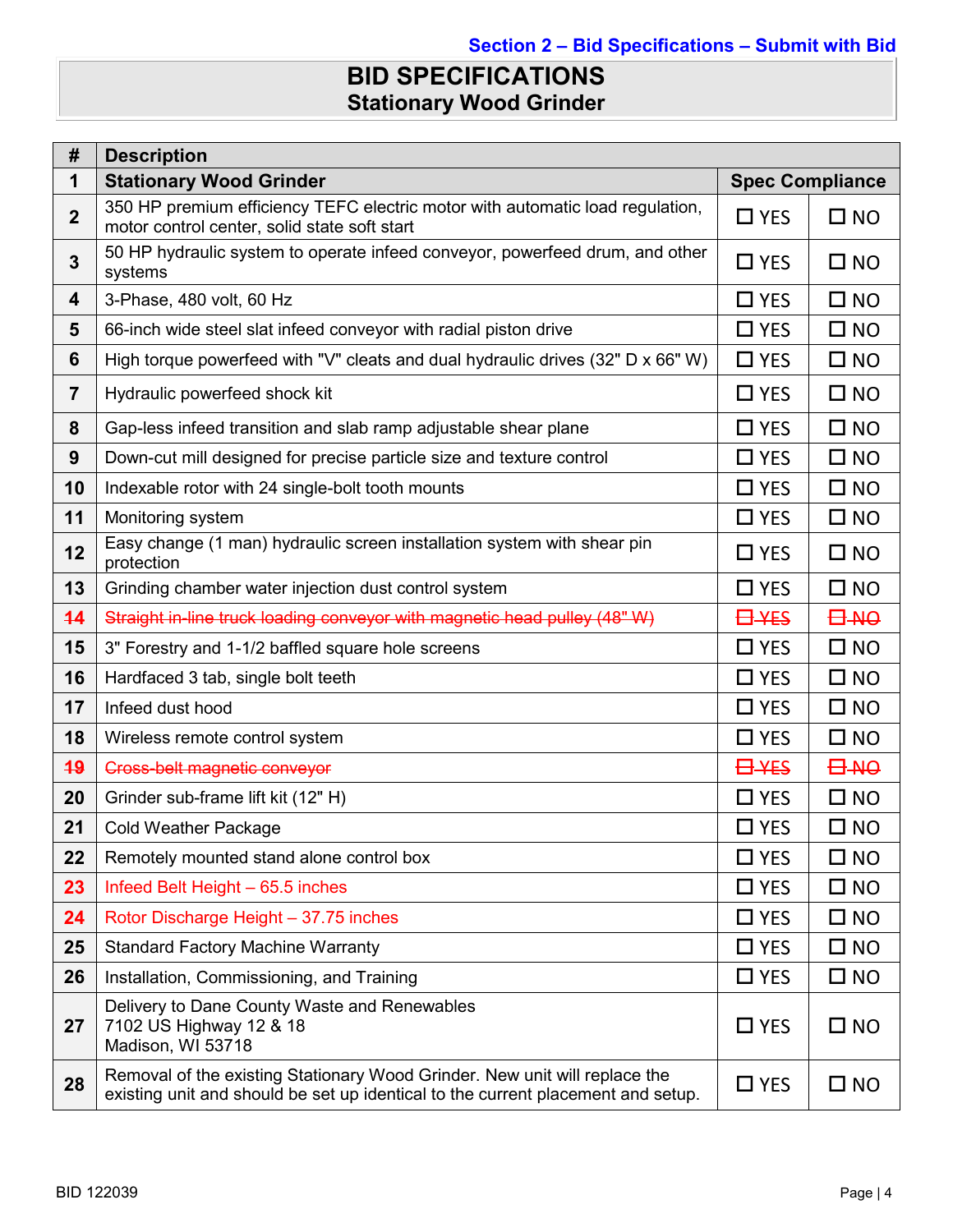### **Section 2 – Bid Specifications – Submit with Bid**

| 29 | <b>Invoice/Billing/Payment</b>                                                                                                                                           | <b>Spec Compliance</b> |           |
|----|--------------------------------------------------------------------------------------------------------------------------------------------------------------------------|------------------------|-----------|
| 30 | Agree to Dane County's Net 30 Terms and Conditions as outlined in the RFB -<br>General Guidelines and Terms and Conditions - Section 1.14 Payment Terms<br>and Invoicing | $\Box$ YES             | $\Box$ NO |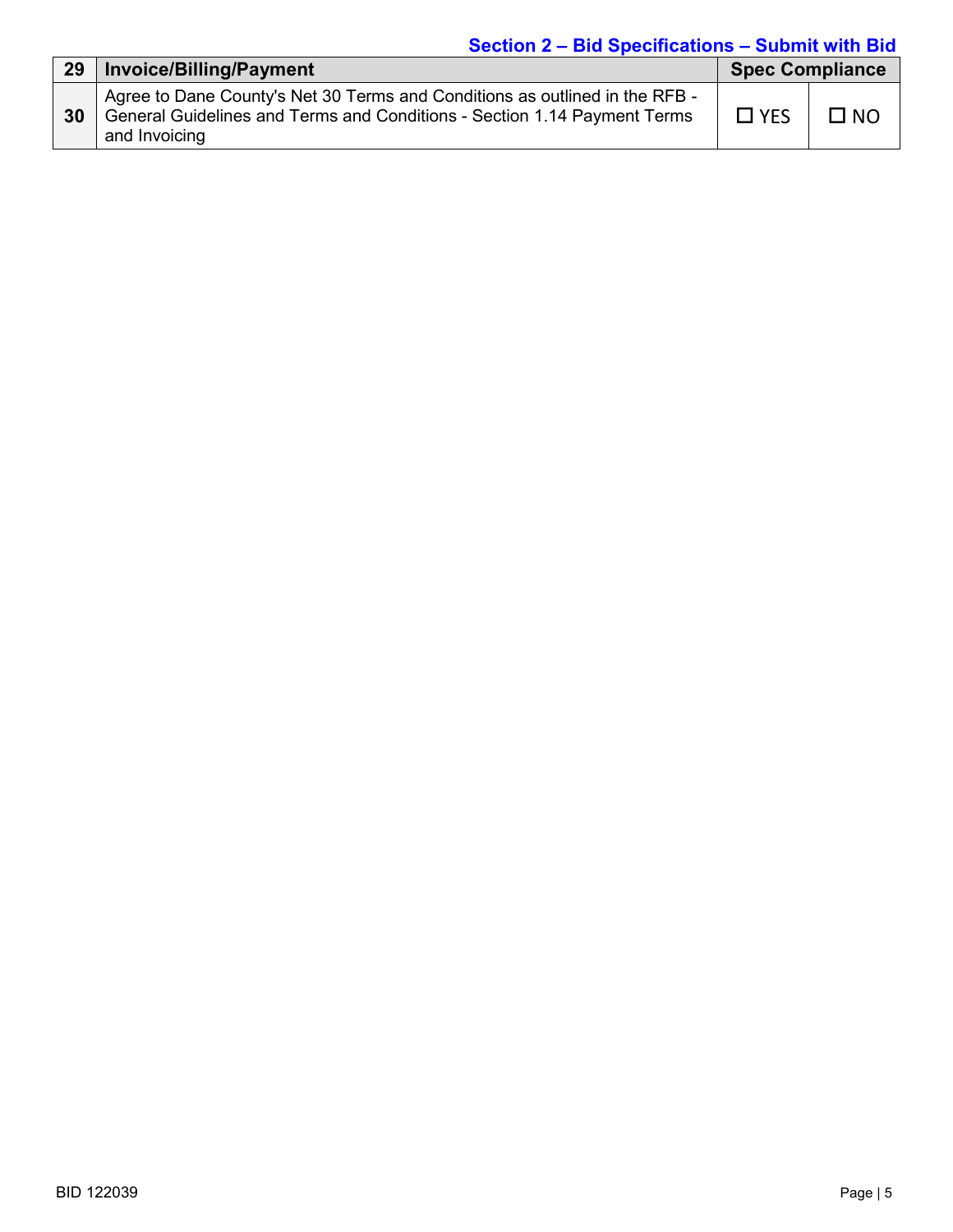### **SPECIFICATION DEVIATIONS**

| <b>Check One:</b><br>No deviations from bid specifications<br>$\Box$<br>$\Box$<br>Deviations from the bid specifications are present - see list below |                              |  |  |  |
|-------------------------------------------------------------------------------------------------------------------------------------------------------|------------------------------|--|--|--|
| Item#                                                                                                                                                 | <b>Deviation Explanation</b> |  |  |  |
|                                                                                                                                                       |                              |  |  |  |
|                                                                                                                                                       |                              |  |  |  |
|                                                                                                                                                       |                              |  |  |  |
|                                                                                                                                                       |                              |  |  |  |
|                                                                                                                                                       |                              |  |  |  |
|                                                                                                                                                       |                              |  |  |  |
|                                                                                                                                                       |                              |  |  |  |
|                                                                                                                                                       |                              |  |  |  |
|                                                                                                                                                       |                              |  |  |  |
|                                                                                                                                                       |                              |  |  |  |
|                                                                                                                                                       |                              |  |  |  |
|                                                                                                                                                       |                              |  |  |  |
|                                                                                                                                                       |                              |  |  |  |
|                                                                                                                                                       |                              |  |  |  |
|                                                                                                                                                       |                              |  |  |  |
|                                                                                                                                                       |                              |  |  |  |
|                                                                                                                                                       |                              |  |  |  |
|                                                                                                                                                       |                              |  |  |  |
|                                                                                                                                                       |                              |  |  |  |